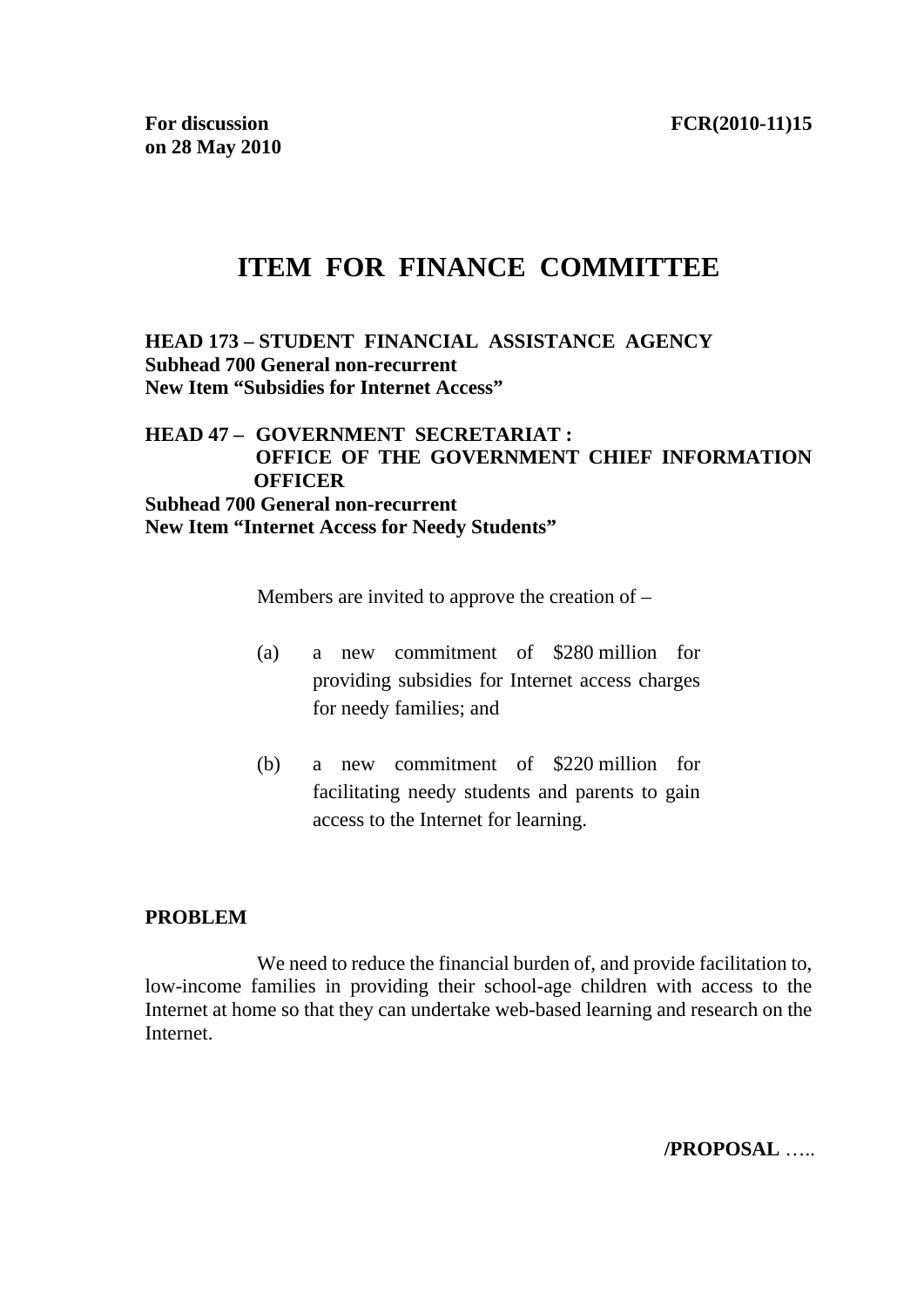# **PROPOSAL**

- 2. The Administration proposes
	- (a) to launch a household-based cash subsidy scheme for Internet access charges in the 2010/11 school year, for two categories of low-income families –
		- (i) at full subsidy rate of \$1,300 for families with children who are full-time students receiving education at primary and secondary levels and who are eligible for the flat-rate grant for School-related Expenses (SRE) under the Comprehensive Social Security Assistance (CSSA) Scheme;
		- (ii) at full subsidy rate of \$1,300 or half subsidy rate of \$650 for families with children who are full-time students receiving education at primary and secondary levels, and who pass the existing means test for receiving financial assistance under the Student Financial Assistance Agency (SFAA). The granting of the full rate or half rate will depend on the result of the means test; and
	- (b) to create a new commitment of \$220 million for the implementation of a five-year Programme to help needy students and parents from low-income families to gain access to the Internet for learning by providing economical Internet access services, suitable computers and necessary complementary services such as training and technical support.

# **JUSTIFICATION**

### **Provision of convenient and suitable Internet learning opportunities**

3. In the 2009-10 Policy Address, the Chief Executive announced that as the younger generation increasingly uses the Internet and electronic tools in their learning activities in this digital age, convenient and suitable Internet learning opportunities should be provided for students in need through tripartite collaboration between the community, the business sector and the Government in order to mitigate the impact of the digital divide on the quality of learning.

/4. …..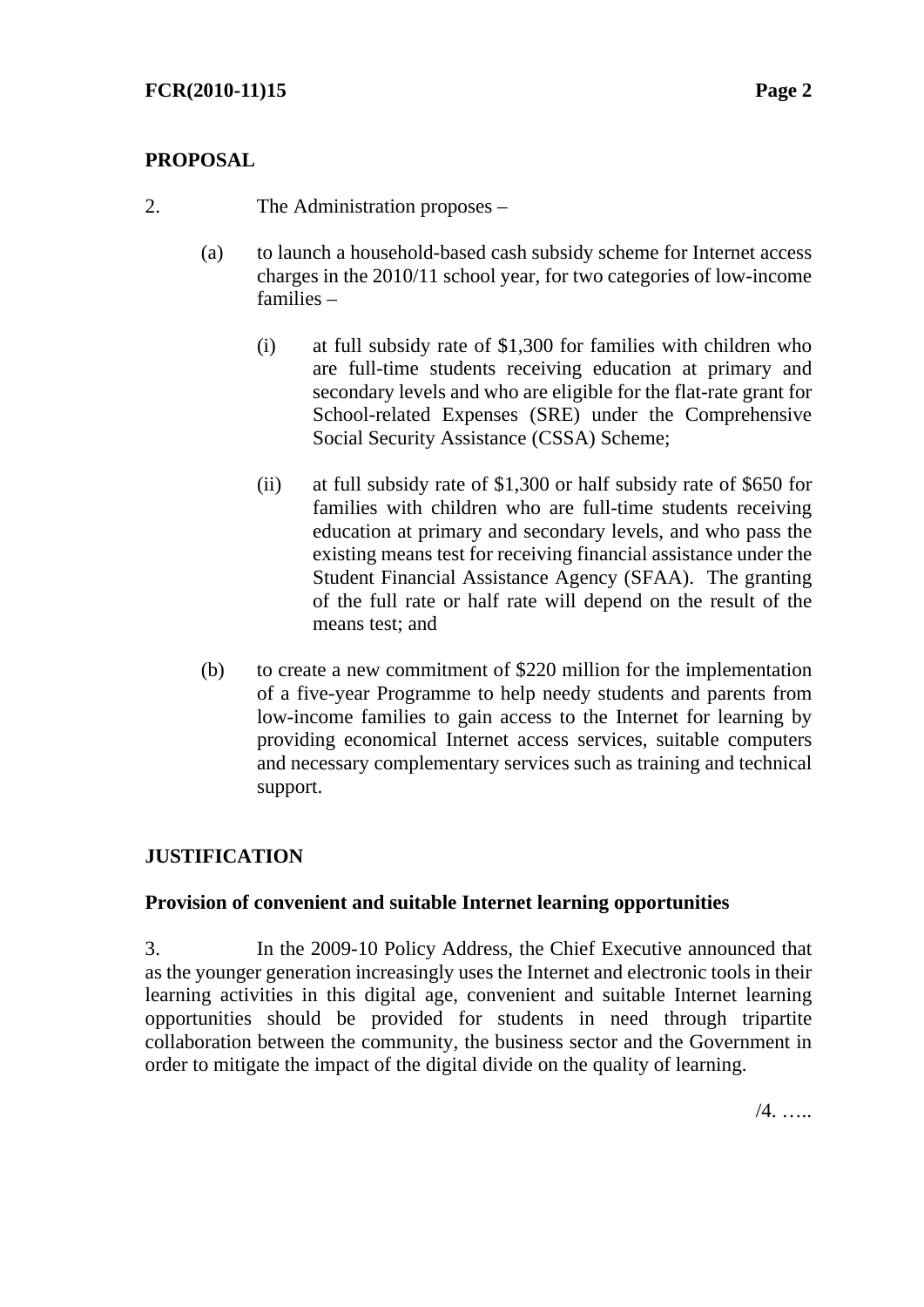4. According to the latest findings from a survey on the usage of Internet amongst low-income families, the broadband penetration rate of low-income families with children in primary and secondary schools, i.e., CSSA families with school-age children and families receiving student financial assistance, is about 87%<sup>1</sup>. The main reasons for these families getting online are that the children need Internet access to allow them to do schoolwork, or that the children have asked to get online. By contrast, the broadband penetration rate for low-income families without children is under 30%. It is reasonable to conclude from this evidence that education is the primary motivator for families with children to get online.

5. Low-income families which do not subscribe to Internet service have similar income levels as those families who are online and have an accurate perception of the price of Internet access. However, the parents are less likely to perceive the educational value of being online and are more likely to be concerned about the possible downsides. They are also concerned about the cost of obtaining a computer. Indeed, some families have had to give up Internet service when their computer broke down as they do not have the financial resources or technical expertise to have it repaired, fixed or replaced.

6. The Government proposes to adopt a holistic approach to provide students from low-income families with Internet learning opportunities. Specifically, we propose to grant these families a subsidy for Internet access charges and provide training and technical support to address their concerns, whilst encouraging the market to provide students in these families with an option of economical Internet services. To this end, the Financial Secretary (FS) proposed in his 2010-11 Budget that we should adopt a two-pronged approach to help primary and secondary school students from low-income families with Internet learning. We will grant them a subsidy for Internet access charges, and collaborate with private service providers and community organisations to provide economical Internet services and computer hardware, and complementary services such as parent education and technical support.

/**Household** …..

 $\frac{1}{1}$  Latest findings in the final report of the survey conducted by Policy 21 and The University of Hong Kong dated February 2010 indicated that 92.3% of families receiving half grant school textbook assistance have Internet connection at home, whereas 76.9% of the families receiving full grant school textbook assistance or CSSA have Internet access at home. A weighted average of the findings suggests 87% broadband Internet penetration amongst low-income families which was lower than the 92% penetration from the Interim report of the survey.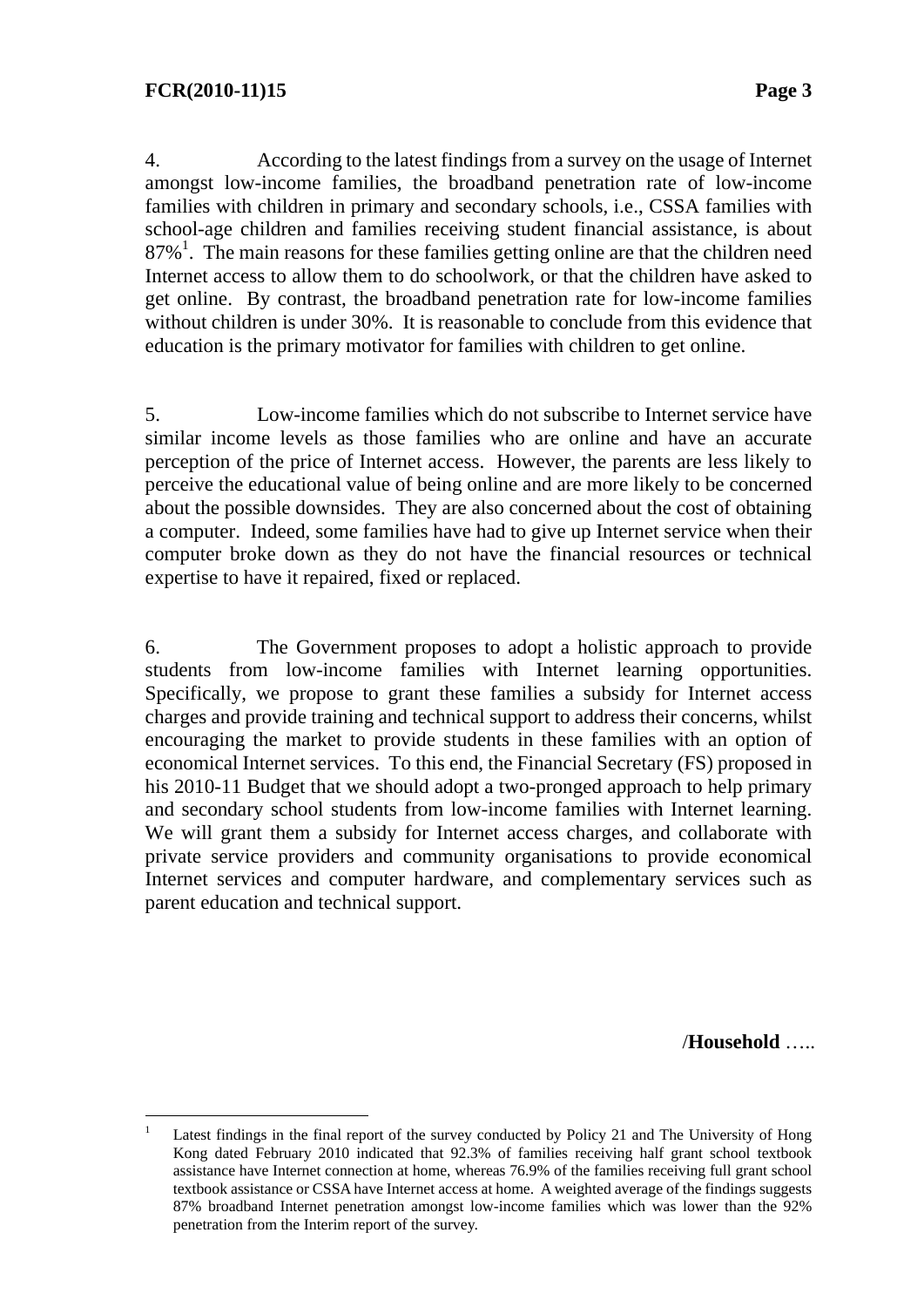# **FCR(2010-11)15 Page 4**

#### **Household-based subsidy scheme for Internet access charges**

7. In this digital age, web-based learning and research on the Internet have become an integral part of education. The use of the Internet is considered to be conducive to students' learning. Alongside the wide use of the Internet in teaching and learning in schools, access to the Internet at home has become widespread. Students can now search for information, complete their homework, maintain their social networks, acquire knowledge and understand the world with Internet access at home. This has become increasingly a way of life for students.

8. To help students from low-income families to access the Internet after school, the Administration has made continuous efforts to introduce measures to help these students gain access to computers and the Internet. These include disbursement of recurrent subsidies to schools to open their computer rooms for use by students after school; implementation of the Computer Recycling Programme to provide students from CSSA families and students receiving assistance under the School Textbook Assistance Scheme administered by SFAA with recycled computers and one year's free Internet connection; launching a pilot District Cyber Centre Scheme by the Office of the Government Chief Information Officer (OGCIO), which includes lending laptop computers with free wireless Internet access to students in need. These initiatives have helped more students from low-income families to gain access to the Internet. Nevertheless, there remains a group of students who are digitally excluded.

9. Recognising that Internet access at home is becoming as important as other learning resources and that students from low-income families should be supported on access to Internet learning opportunities at home, we propose that a new subsidy scheme should be implemented in the 2010/11 school year to provide a subsidy for Internet access charges as follows –

- (a) full subsidy rate of \$1,300 for families with children who are full-time students receiving education at primary and secondary levels and who are eligible for the flat-rate grant for SRE under the CSSA Scheme; and
- (b) full subsidy rate of \$1,300 or half subsidy rate of \$650 for families with children who are full-time students receiving education at primary and secondary levels, and who pass the existing means test for receiving financial assistance under  $\overline{SFAA}^2$ . The granting of the full rate or half rate will depend on the result of the means test.

 $/10$ .  $\ldots$ 

 $\frac{1}{2}$  These families are those who pass the existing means test of SFAA and whose children are full-time students receiving education at primary or secondary level, or full-time students pursuing Project Yi Jin Programmes or equivalent courses of the Vocational Training Council.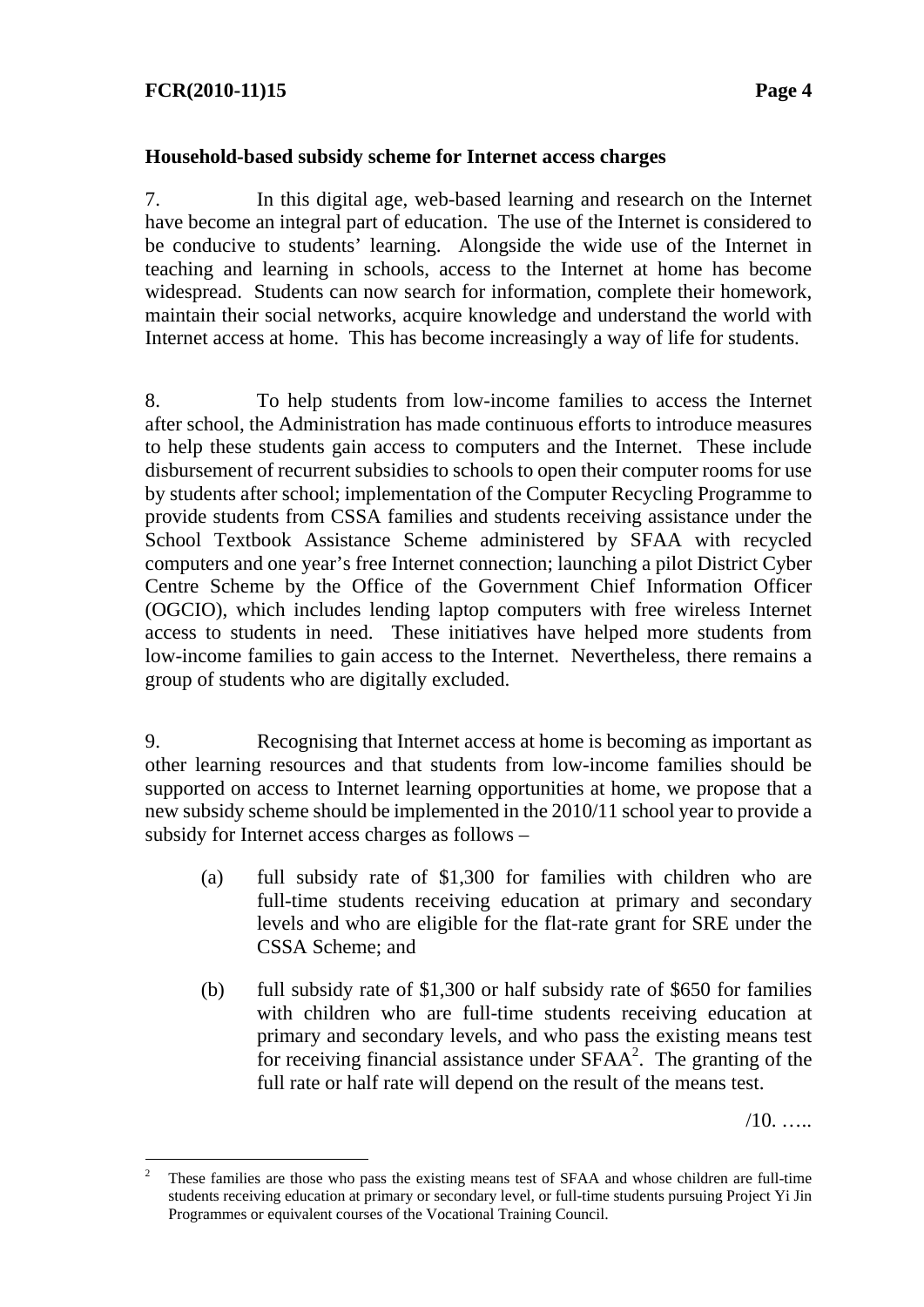10. We propose that the subsidy should be granted on a household and non-accountable basis, such that parents can use the subsidy flexibly to acquire Internet access services that best meet their children's learning needs. The Social Welfare Department (SWD) and SFAA will be responsible for disbursement of the proposed subsidy to these two categories of eligible families respectively.

11. The proposed full subsidy rate of \$1,300 for Internet access charges for the 2010/11 school year is set with reference to the prevailing market prices of Internet access services. We plan to provide the subsidy scheme initially through a commitment to be created for the school year 2010/11 and thereafter on a recurrent basis. We would review the subsidy rate in each school year with reference to the latest prices of Internet access services in the market, including the prices of the relevant Internet access services offered by the non-profit-making organisation discussed in paragraph 14 after it has come into operation. The Secretary for Education will determine the level of the subsidy in each school year on that basis.

12. We estimate that around 300 000 low-income families can benefit from the proposed subsidy scheme in the 2010/11 school year, including 80 000 CSSA families and 220 000 families passing the existing means test of SFAA. The number of students who can benefit from the proposed subsidy scheme in the 2010/11 school year will be around 410 000, including around 120 000 CSSA students and around 290 000 students eligible for financial assistance from SFAA. The proposed subsidy will be able to reduce the burden of the low-income families in meeting the Internet access charges for e-learning at home for their children.

### **Facilitating students and parents to access the Internet for learning**

13. In order to increase the take-up of e-learning at home by students from low-income families, we propose a five-year programme (the Programme) to help these families acquire suitable and affordable computers and economical Internet access, and to provide the necessary training and technical support to the students and their parents.

14. The Programme aims at helping students from the families eligible for the proposed subsidy scheme, especially those who currently do not have Internet connection at home, to gain access to the Internet. The Programme will be managed by a non-profit-making organisation which will work closely with community organisations, educators, Internet service providers (ISPs), IT suppliers and government agencies, to –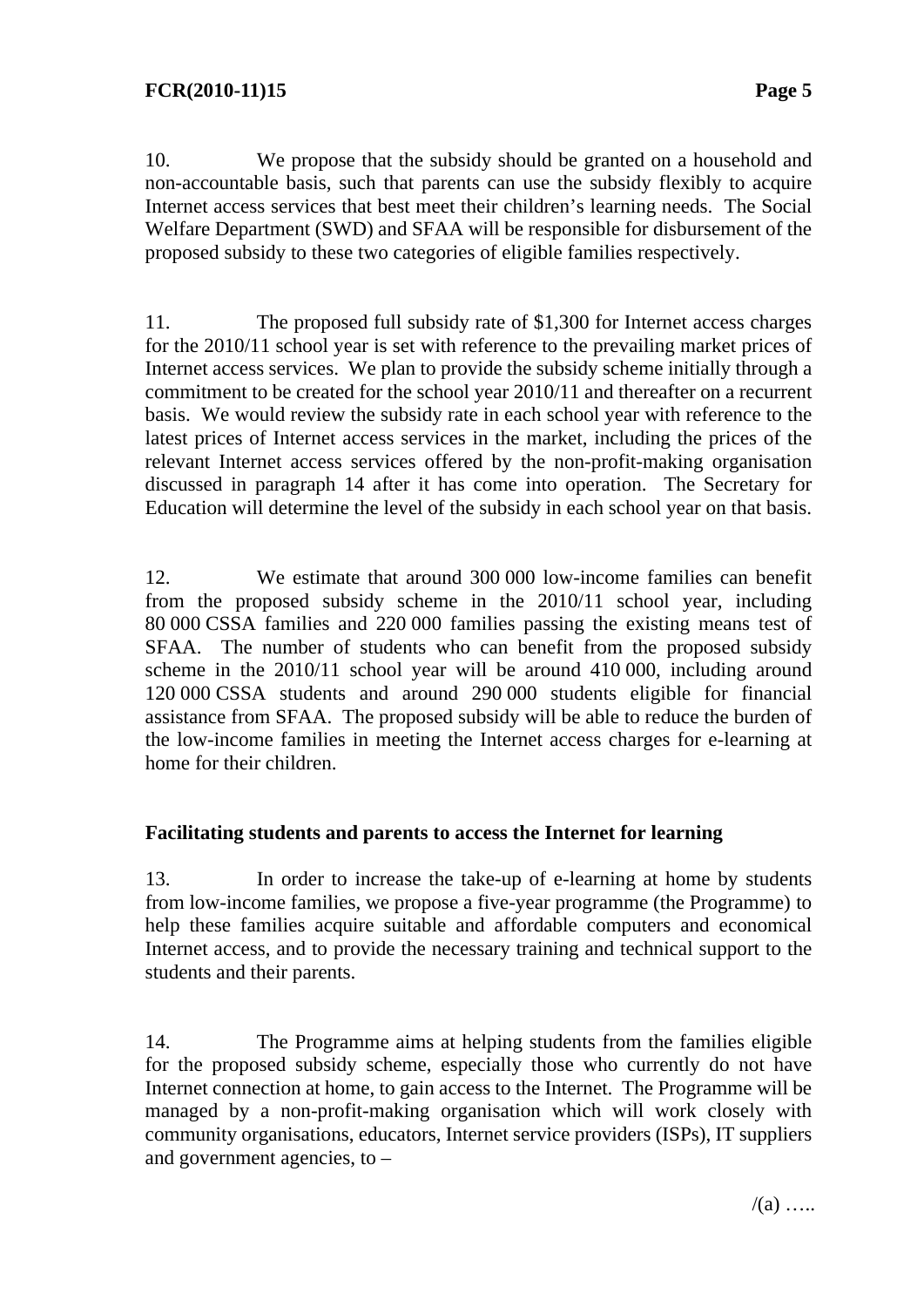- (a) identify needy students' Internet learning needs; and
- (b) make available, by making use of existing facilities and services of government departments and non-governmental organisations where possible –
	- (i) affordable Internet access services and computers; and
	- (ii) training and technical support

to the target families in a cost-effective manner.

### **Affordable Internet access and computers**

15. There is currently a wide range of prices for Internet access. In locations where competition is intense, one is currently able to access the Internet for under \$100 a month. However, those in other locations are paying over \$200 a month. Based on consultations with ISPs, we consider there is scope both to achieve lower prices for low-income families and to reduce the price disparities between different locations. This could be achieved by developing a mechanism with ISPs to serve low-income families on a marginal cost basis, without disrupting the mainstream Internet market, and by working with them to reduce the costs of sales and marketing and supporting the customers. The non-profit-making organisation will facilitate access by ISPs and IT suppliers to the low-income market segment by performing the role of, for instance, a reseller or a sales channel for internet access and computers, depending on the outcome of its discussions with the industry.

### **Training and technical support**

16. Apart from the cost of Internet access and computers, the limited knowledge of parents from low-income families about the Internet and the lack of technical support for them also inhibit their children's learning through the Internet. These parents are also concerned about the possible negative effects of the Internet such as Internet addiction. Hence, suitable guidance should be provided for them and their children on the healthy and safe use of the Internet. We consider that these concerns have to be addressed through the concerted efforts of all the parties concerned, including schools, parents, the community and the Government.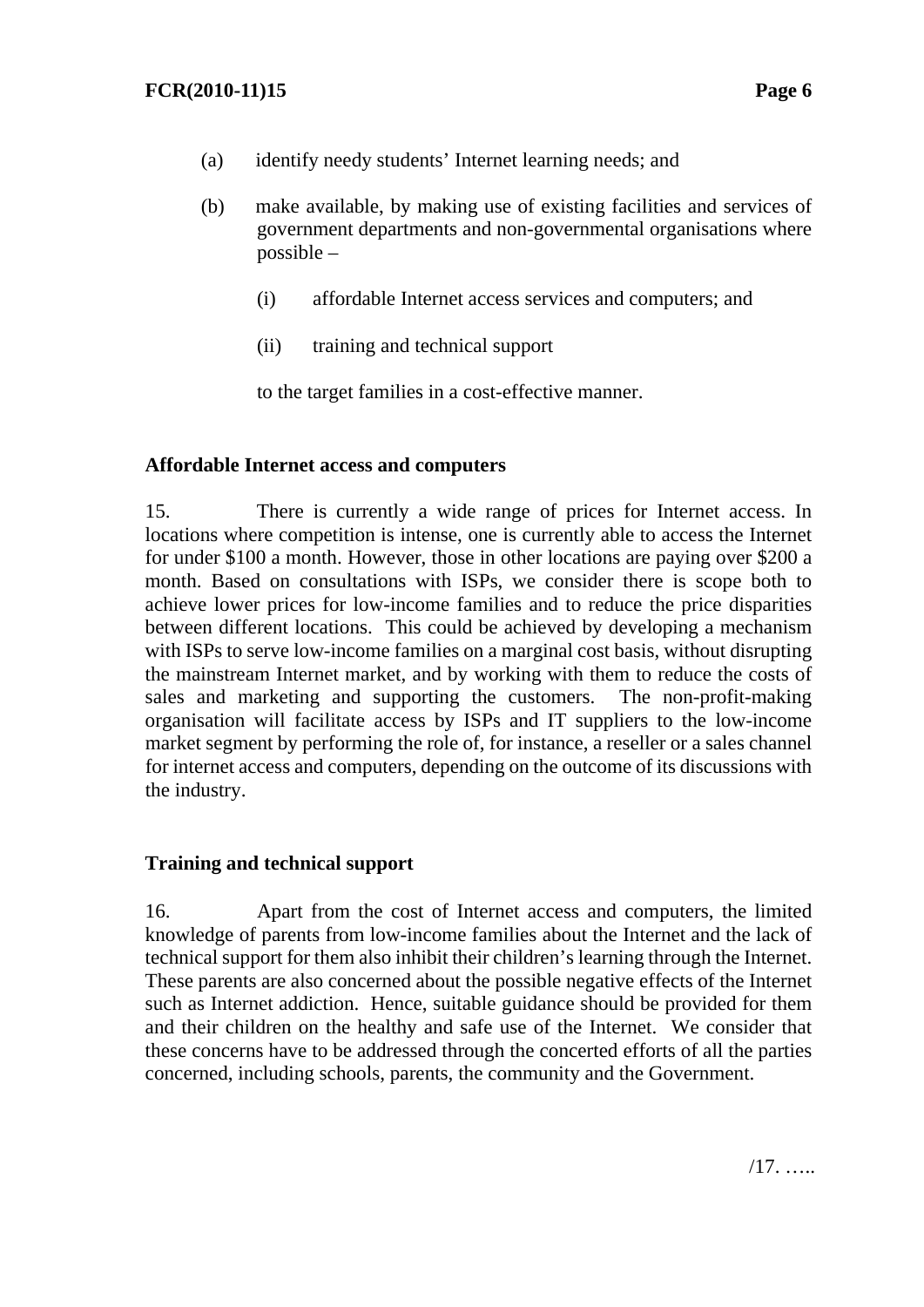17. The non-profit-making organisation will design tailor-made training programmes to enhance the technical know-how of parents and students from low-income families and their knowledge about the safe and healthy use of the Internet, building on the experience of various Internet education initiatives organised by OGCIO and community organisations to-date, and making use of the resources that have been developed. That will help foster a better Internet culture and will encourage the take-up of Internet-based learning among the low-income families that currently do not have Internet connection at home.

### **Benefits of engaging a non-profit-making organisation**

18. The non-profit-making organisation will operate as a business entity so that it can implement the Programme with maximum flexibility. It can work with ISPs/IT suppliers and community organisations to develop affordable and flexible product and service solutions in a more effective manner. The organisation can also seek sponsorships or donations where appropriate.

# **Selection and governance of the non-profit-making organisation**

19. OGCIO has invited interested organisations to submit proposals to implement the Programme. The proposals will be evaluated through an open and fair process by an evaluation panel led by Government Chief Information Officer and comprising representatives from the Education Bureau, the Office of Telecommunications Authority and OGCIO as members.

20. The Request For Proposal (RFP) issued by OGCIO has clearly stipulated the information to be provided, including the proposed operating and financial models, key performance indicators, risk assessment, collaboration with various parties, as well as the expertise, track record and commitment of the non-profit-making organisation and other parties involved. The following aspects of the proposals will be assessed –

- (a) in respect of the proposed non-profit-making organisation and other parties involved –
	- (i) business skills required to develop the necessary product and service offerings;
	- (ii) knowledge and understanding of the learning needs of children from the target low-income families;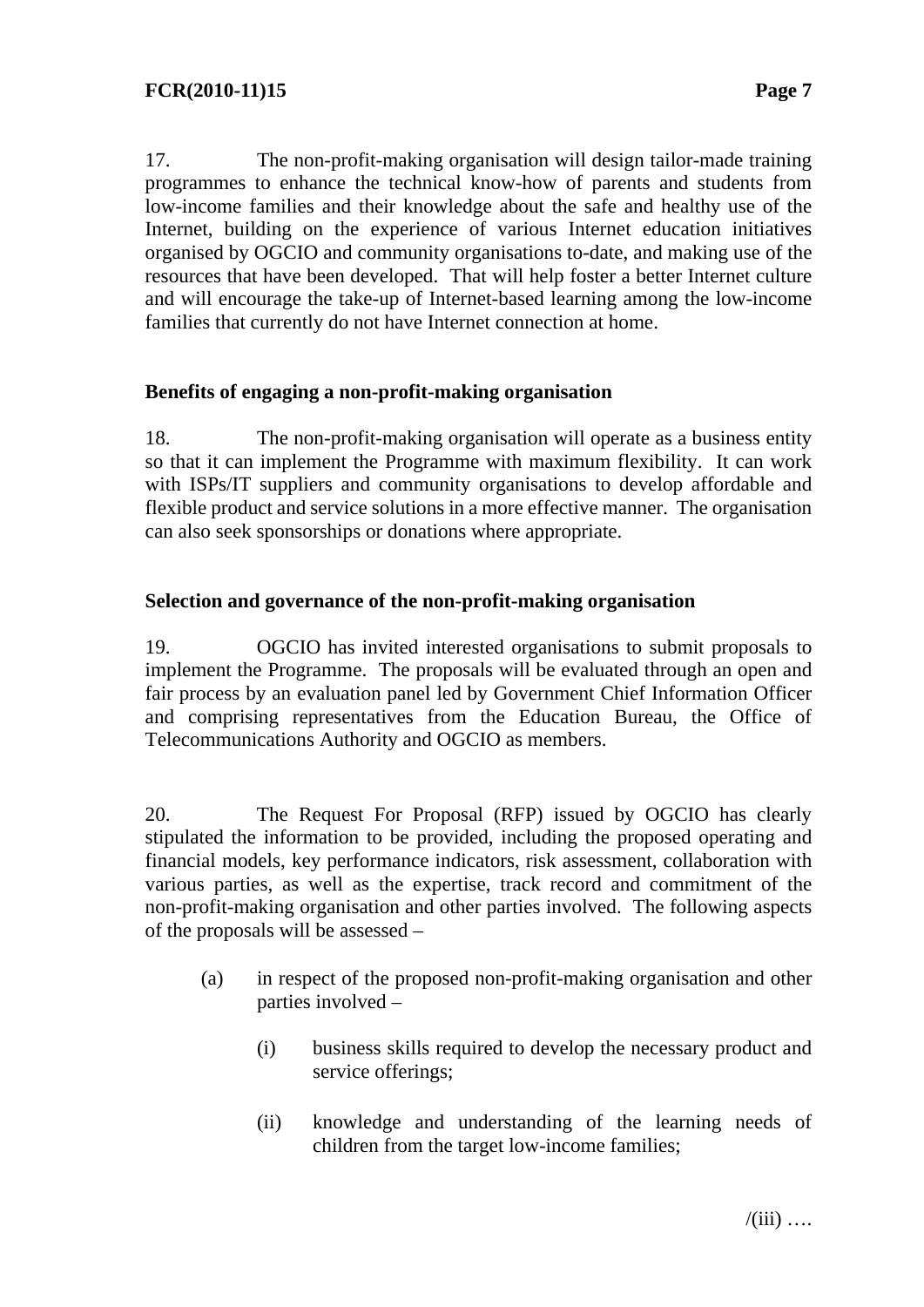- (iii) capability of managing and sustaining a business start-up of comparable target market and turnover in relevant industries or businesses;
- (iv) experience of managing a project involving substantial public money;
- (v) ability to work with non-governmental organisations and government departments in the sale and marketing of the organisation's services;
- (vi) ability to work with ISPs and IT suppliers; and
- (vii) ability to work with district and community service networks to provide services in, for example, distributing computers, providing technical support and Internet education.
- (b) in respect of the implementation of the proposal
	- (i) delivery against Programme objectives;
	- (ii) cost effectiveness of operation and financial management of the Programme;
	- (iii) governance mechanism for the Programme and for the non-profit-making organisation ;
	- (iv) effectiveness of relationship management among the parties involved in the Programme; and
	- (v) risk management of the Programme.

21. The proposal should also describe the constituents of the governing body of the non-profit-making organisation, how it will be formed, as well as the arrangements for corporate governance, management and control, and public accountability. The non-profit-making organisation would operate as an independent legal entity and would be allowed flexibility in planning and operating its services and resources. It is expected to be a limited company under the Company Ordinance and shall satisfy the provisions for being exempted from tax under Section 88 of the Inland Revenue Ordinance.

/**Control** …..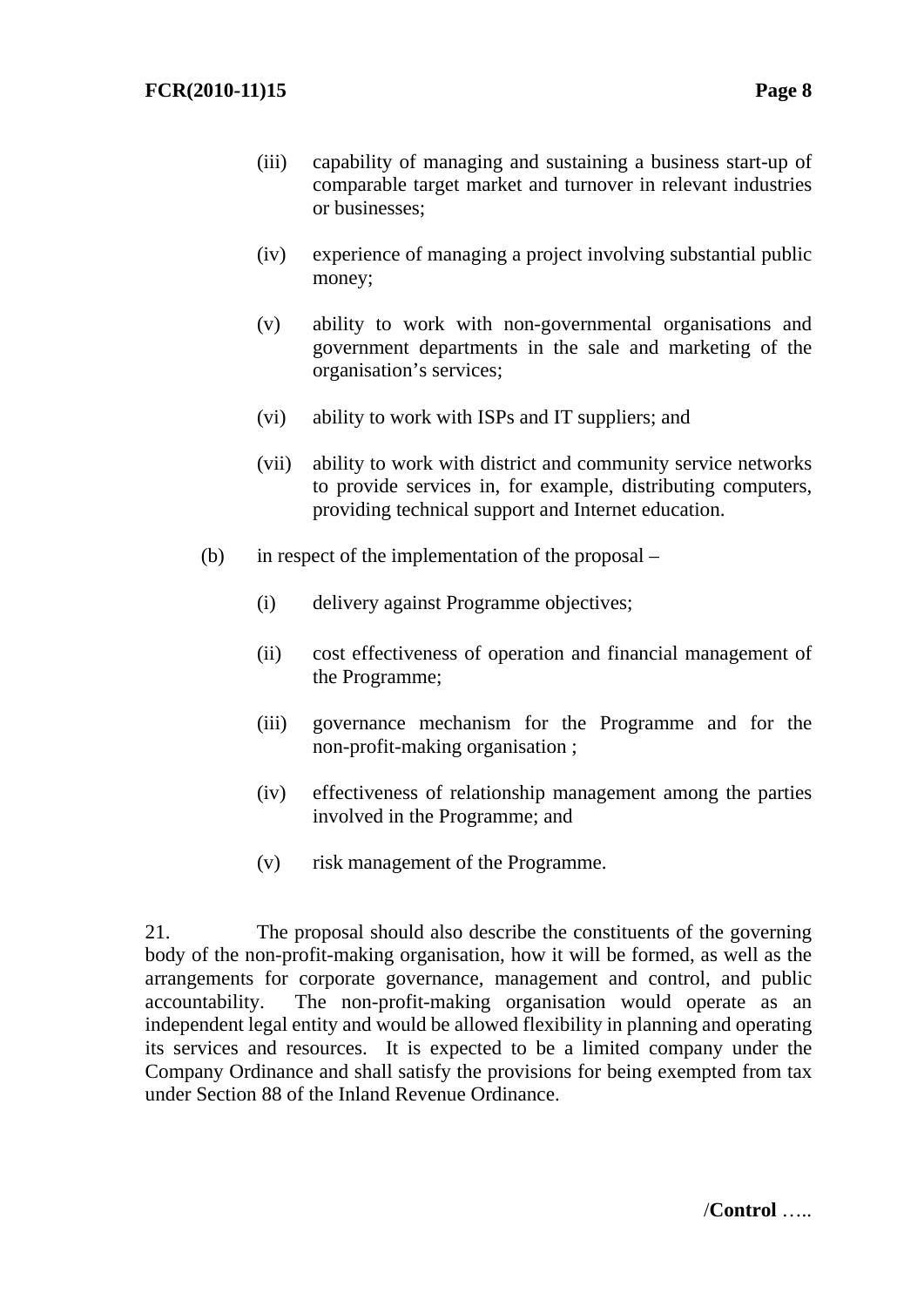# **Control and Review Mechanism**

22. It is important that public money will be used properly, effectively and solely for the Programme objectives. OGCIO will enter into a legally binding funding and operation agreement with the organisation, stipulating the terms and conditions under which the Government will provide funding support to the non-profit-making organisation to implement the Programme and how the performance of the Programme will be measured, reviewed, and publicly accounted for. The organisation will be required to submit business plans to outline the use of government funding with defined time frame, missions, deliverables, performance indicators, staffing structures etc. for Government approval before disbursement of funds. The following measures will also be put in place to govern the performance of the organisation –

- (a) setting up a Board of Directors (Board) that has the relevant expertise and an appropriate number of independent Directors. The Board will be responsible for corporate governance and overall performance management of the organisation;
- (b) the organisation is required to submit annual business plan, budget, audited financial account and performance report, etc. for Government review and approval. Annual allocation of funding support is subject to the acceptance of the above annual reports by the Government. The annual audited financial and performance report will be published for public review; and
- (c) the organisation will be subject to value for money audits by the Audit Commission and compliance checks by the Independent Commission Against Corruption.

23. The Programme will operate for five years. We will review at least annually the operational and financial performance of the Programme and the non-profit-making organisation, as well as the prevailing online learning needs of the low-income families. A mid-term review will also be conducted around the end of the third year of implementation of the Programme to facilitate assessment and planning on the way forward beyond the five-year Programme. Regular progress reports will be provided to the Information Technology and Broadcasting Panel to keep Members abreast of the implementation progress of the Programme and operational performance of the organisation.

/**FINANCIAL** …..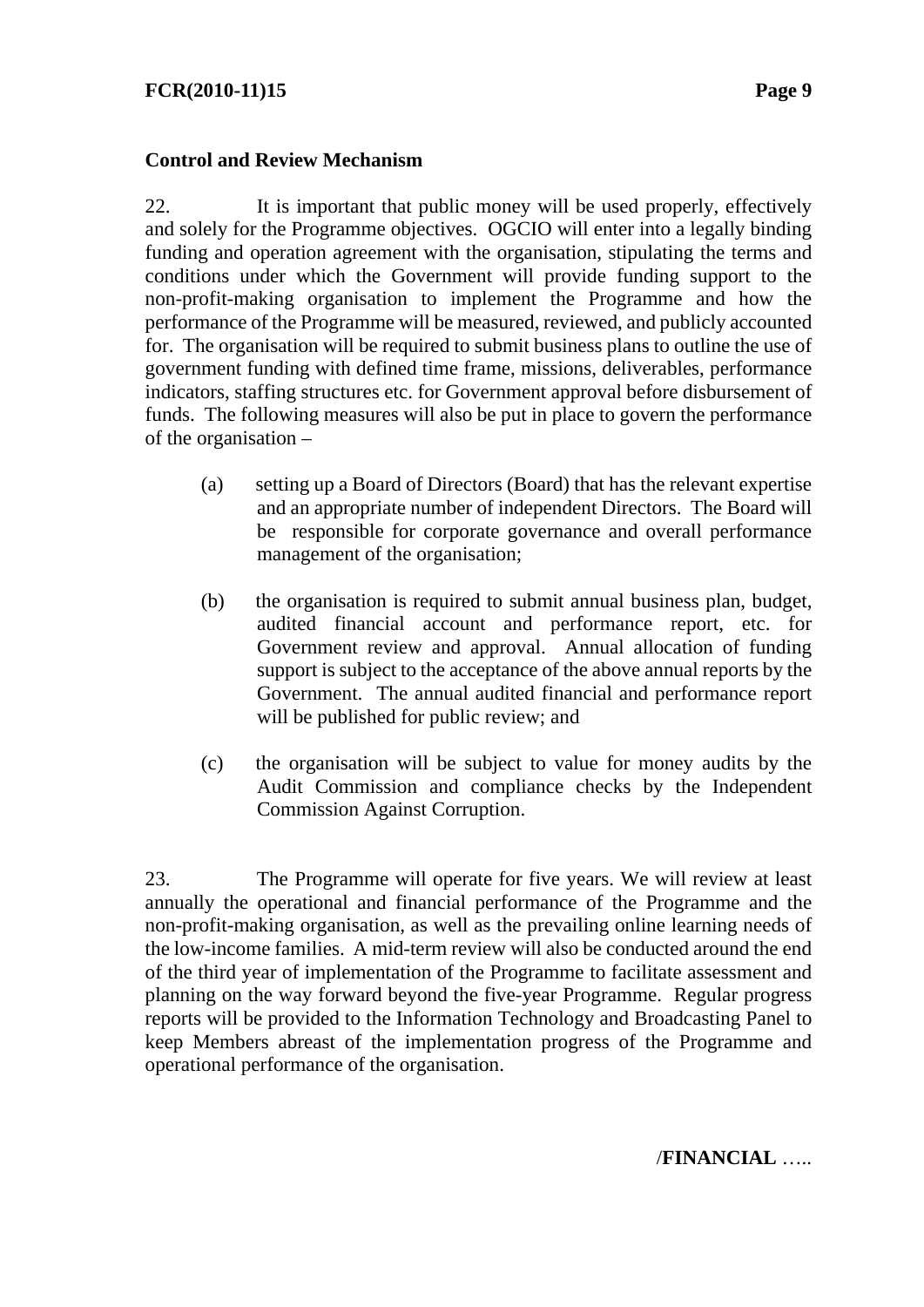# **FCR(2010-11)15** Page 10

# **FINANCIAL IMPLICATIONS**

#### **Household-based subsidy scheme for Internet access charges**

24. Based on the proposed subsidy rate in the 2010/11 school year and the estimated number of families benefitted in paragraph 12 above, the estimated expenditure required for disbursement of the subsidy for Internet access charges in the 2010/11 school year is \$280 million, including \$98 million for CSSA families and \$182 million for families passing the means test of SFAA. The financial implications for subsequent school years will depend on the subsidy rate and the number of beneficiaries. SWD and SFAA would review the need for strengthening staff resources for administering the new subsidy scheme on a recurrent basis in light of practical experience. The resources required will be reflected in the Estimates of the relevant years.

#### **Facilitating the students and parents to access the Internet for learning**

25. We estimate that the Programme, proposed to be implemented during 2011-12 to 2015-16, for facilitating access by the students from low-income families to the Internet for learning will require a non-recurrent expenditure of \$220 million. This will be used to provide start-up funding for the non-profit-making organisation responsible for implementing the Programme as mentioned in paragraphs 13 to 17 above. Where applicable, the non-profit-making organisation will collaborate, through an open and fair process, with relevant non-governmental organisations and the private sector.

26. The Board of the non-profit-making organisation will determine the detailed arrangements for its activities and the precise allocation of funds amongst different areas of the Programme in the light of the outcome of its commercial negotiations and collaborations with ISPs and IT suppliers, the evolution of market needs, its own business plans and comments of the OGCIO. The non-profit-making organisation will have flexibility in its operation as long as the objectives of the Programme could be achieved in a cost-effective manner<sup>3</sup>.

27. For the purpose of budgetary planning, we have made certain assumptions about the future operation of the organisation and drawn up an indicative allocation of funds and cash flow requirements for the Programme as follows. The exact allocation of resources for achieving the objectives will be determined by the Board of the non-profit-making organisation –

 $/(a)$  …

 $\frac{1}{3}$  This flexibility will be subject to the requirement to submit its business plan and budget for Government approval.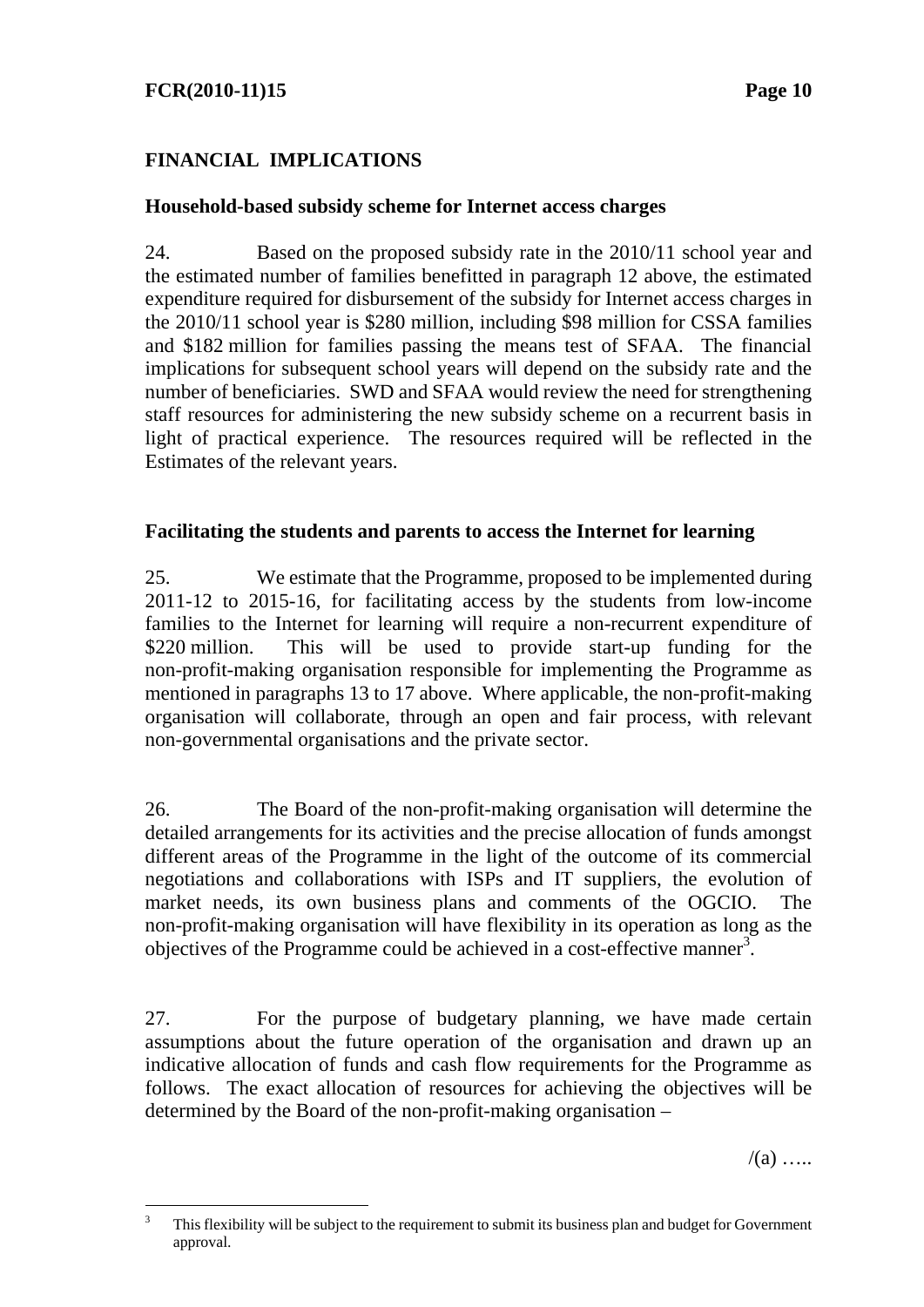$\overline{a}$ 

|  | $\overline{10}$ and $\overline{11}$ and $\overline{17}$ and $\overline{17}$ is |  |
|--|--------------------------------------------------------------------------------|--|
|  |                                                                                |  |
|  |                                                                                |  |
|  |                                                                                |  |
|  |                                                                                |  |
|  |                                                                                |  |
|  |                                                                                |  |
|  |                                                                                |  |

|     |                                                                                             | 2010-11<br>\$'000 | 2011-12<br>\$'000 | 2012-13<br>\$'000 | 2013-14<br>\$'000 | 2014-15<br>\$'000 | 2015-16<br>\$'000 | <b>Total</b><br>\$'000 |
|-----|---------------------------------------------------------------------------------------------|-------------------|-------------------|-------------------|-------------------|-------------------|-------------------|------------------------|
| (a) | Cost to facilitate<br>low-cost Internet<br>access                                           |                   | 7,200             | 7,200             | 7,200             | 7,200             | 7,200             | 36,000                 |
|     | (b) Cost to facilitate the<br>acquisition of<br>affordable computers                        |                   | 34,000            | 36,200            | 4,600             | 4,600             | 4,600             | 84,000                 |
| (c) | Training and technical<br>support                                                           |                   | 25,000            | 10,000            | 10,000            | 10,000            | 10,000            | 65,000                 |
|     | (d) Programme support<br>costs                                                              | 800               | 3,000             | 2,300             | 2,900             | 2,300             | 1,200             | 12,500                 |
| (e) | General<br>administration<br>expenses including<br>Programme set-up<br>and preparation cost | 2,500             | 4,000             | 4,000             | 4,000             | 4,000             | 4,000             | 22,500                 |
|     | <b>Total</b>                                                                                | 3,300             | 73,200            | 59,700            | 28,700            | 28,100            | 27,000            | 220,000                |

28. On paragraph 27(a) above, the \$36 million is the amount assumed for facilitating the provision of affordable Internet access services as described in paragraph 15 above. The planning assumption is that the organisation will procure wholesale Internet access services from one or more ISPs and offer a territory-wide service at an affordable price to all needy families<sup>4</sup>. The non-profit-making organisation may make different arrangements for the delivery of economical Internet access, e.g. by encouraging ISPs to offer such packages directly to low-income families – as long as the objectives of the Programme could be achieved more cost-effectively.

29. On paragraph 27(b) above, the \$84 million is the amount assumed for facilitating the provision of affordable computers to needy students. The planning assumption is that the non-profit-making organisation will collaborate with private sector and community organisations to make available economical and suitable

/computers …..

<sup>4</sup> Based on indications of the wholesale price that the Government has received from a variety of fixed and wireless ISPs, we have made the planning assumptions that the non-profit-making organisation will be able to cover its costs in serving the families living in the 90% of the buildings served by more than one fixed-line ISP, but that the non-profit-making organisation may need to make an allocation of \$36 million from the start-up funding provided by the Government so that it can provide service to all the target families.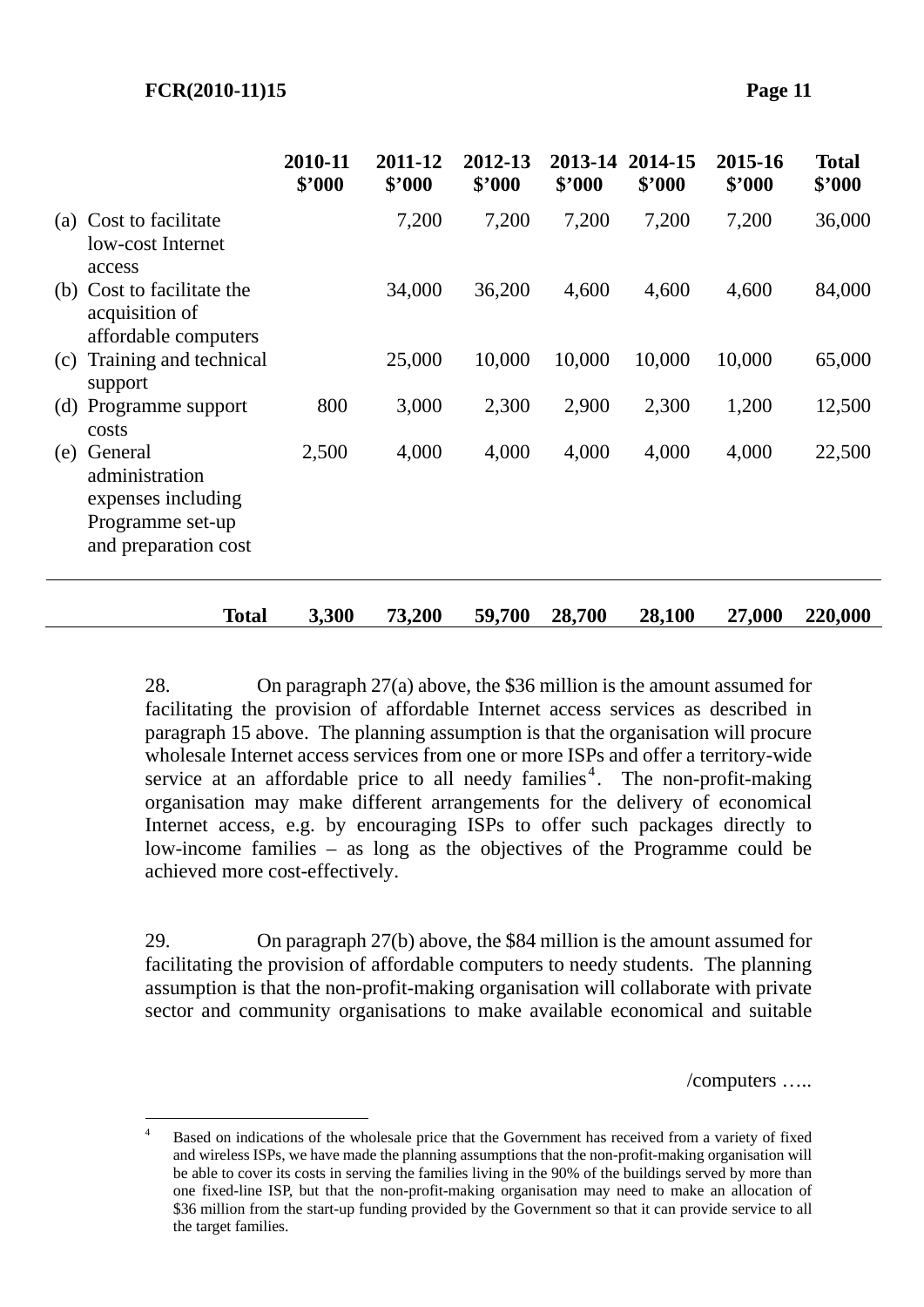computers to the needy students through affordable acquisition options, for example, lease-to-own. The provision is earmarked for meeting the cost that may be incurred in facilitating options made by partners to the needy students in acquiring economical computers. We expect that the Programme would make available one computer during the five years for acquisition by each of the initial target group of 410 000 students, as well as for an additional  $112\,000$  students<sup>5</sup> from low income families who may become eligible in the following four years. For the purpose of estimation, we assume that the unit cost of computer is \$2,200, the facilitation cost is around 3.75% per student each year for two years (one year in the case of the addition in 2015-16). The facilitation cost for the initial target group will be incurred in 2011-12 and 2012-13 and that for the additional students will be incurred starting from 2012-13.

30. On paragraph 27(c) above, the \$65 million is the amount assumed for providing training and technical support to parents and students of low-income families on the safe, healthy and technically sound use of computers and the Internet for learning. Such training and support may be provided in the form of workshops, support hotline and technical support home visits. The estimate is drawn from the experience from the earlier Internet Education Campaign.

31. On paragraph 27(d) above, the \$12.5 million is the amount assumed for meeting the costs over five years for communicating and marketing of the Programme and the products and services offered to the target families and students, for professional services for procurement and contract management, and conducting annual market research and surveys on the Internet support needs of the families and students as well as benchmarking the performance of the Programme to facilitate services development, including a mid-term review during the third year of the Programme.

32. On paragraph 27(e) above, the \$22.5 million is the amount assumed for the start-up expenses incurred by the organisation in the first year (\$2.5 million) and the general administration expenses (\$4 million each year), which comprise office setup expenses, recruitment expenses, initial working capital, staff cost and professional services. We expect this amount to be the maximum administration expenses to be incurred for the Programme.

/33. …..

 $\frac{1}{5}$  The estimates is based on the projected new addition of school aged children from 2012/13 to 2015/16 who will be eligible for CSSA, full grant and half grant STA.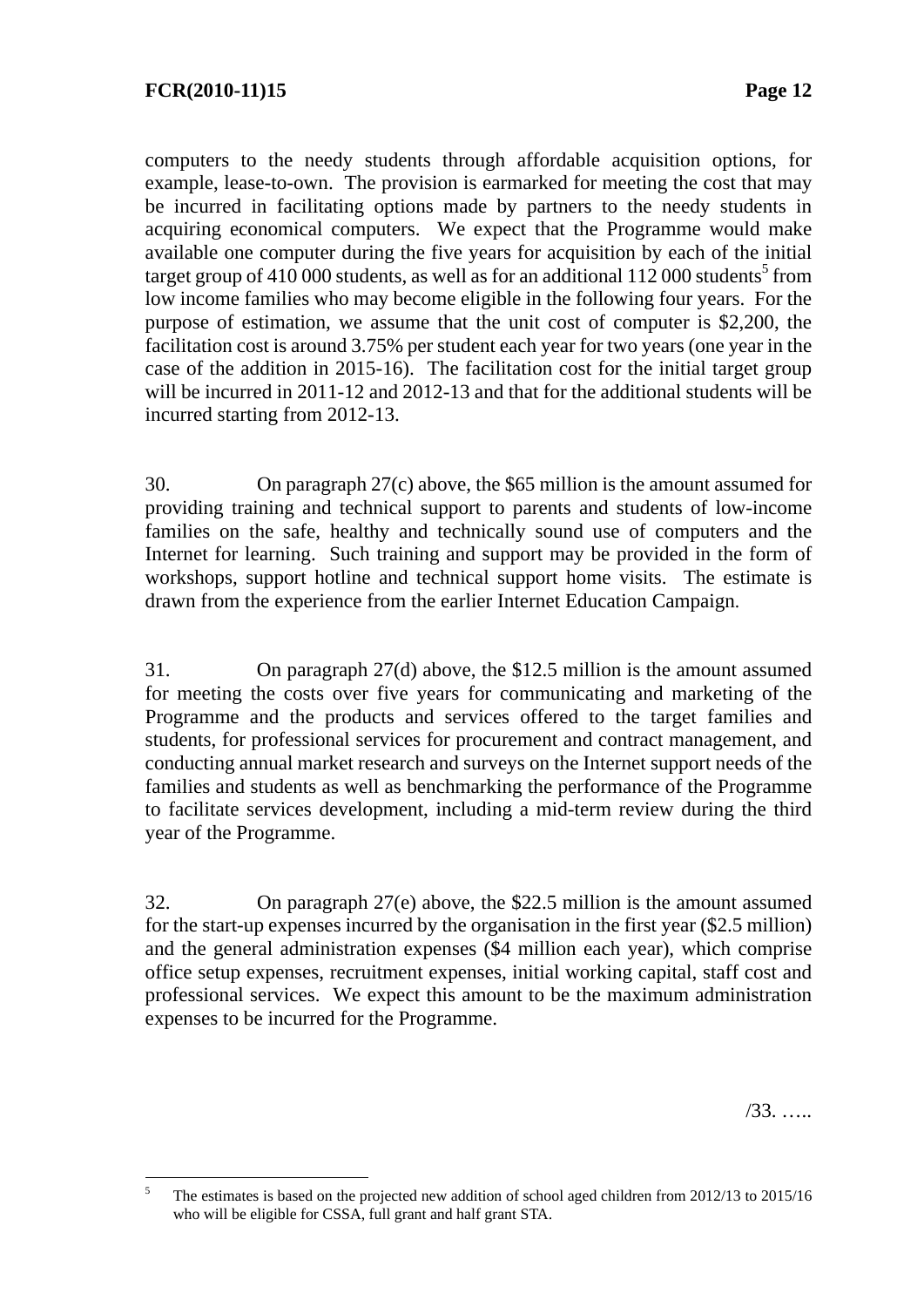33. The actual funding and cash flow requirement for the Programme will be subject to the business proposal and operation solution selected as a result of the RFP, as well as the subsequent funding agreement to be entered with the non-profit-making organisation. OGCIO will review the cash flow requirement in the light of the annual business plan prepared by the selected non-profit-making organisation for the Programme, and the actual service demand. Subject to the administration expenses ceiling referred to in paragraph 32 above, the non-profit-making organisation would flexibly deploy its start-up funding and fine-tune its activities so that it would be able to enhance the support to be provided for Internet learning.

34. OGCIO would require strengthening of staff resources for overseeing the development and operation of the Programme. Resources required from OGCIO to oversee the start-up and during the five years of the Programme will be reflected in the Estimates of the relevant years.

# **IMPLEMENTATION PLAN**

#### **Household-based subsidy scheme for Internet access charges**

35. Assuming that the proposal is approved by the Finance Committee (FC) in May 2010, SFAA will start to disburse the subsidy to eligible families as from late August 2010. SWD will also arrange for disbursement of the subsidy to eligible CSSA families in August 2010.

### **Facilitating the students and parents to access the Internet for learning**

36. OGCIO issued the RFP in mid May 2010 to invite proposals from interested parties. The deadline for submission of proposal is 5 July 2010. The evaluation panel plans to select a proposal in late September 2010.

37. We expect the selected organisation to commence discussion with ISPs/IT suppliers and community organisations as soon as possible after the selection and submit a funding proposal for consideration by OGCIO. We aim to conclude the funding and operation agreement by end of 2010 and expect the non-profit-making organisation to launch its services as soon as possible, but no later than at the beginning of the 2011/12 school year. The proposed implementation plan is as follows –

/**Activities** …..